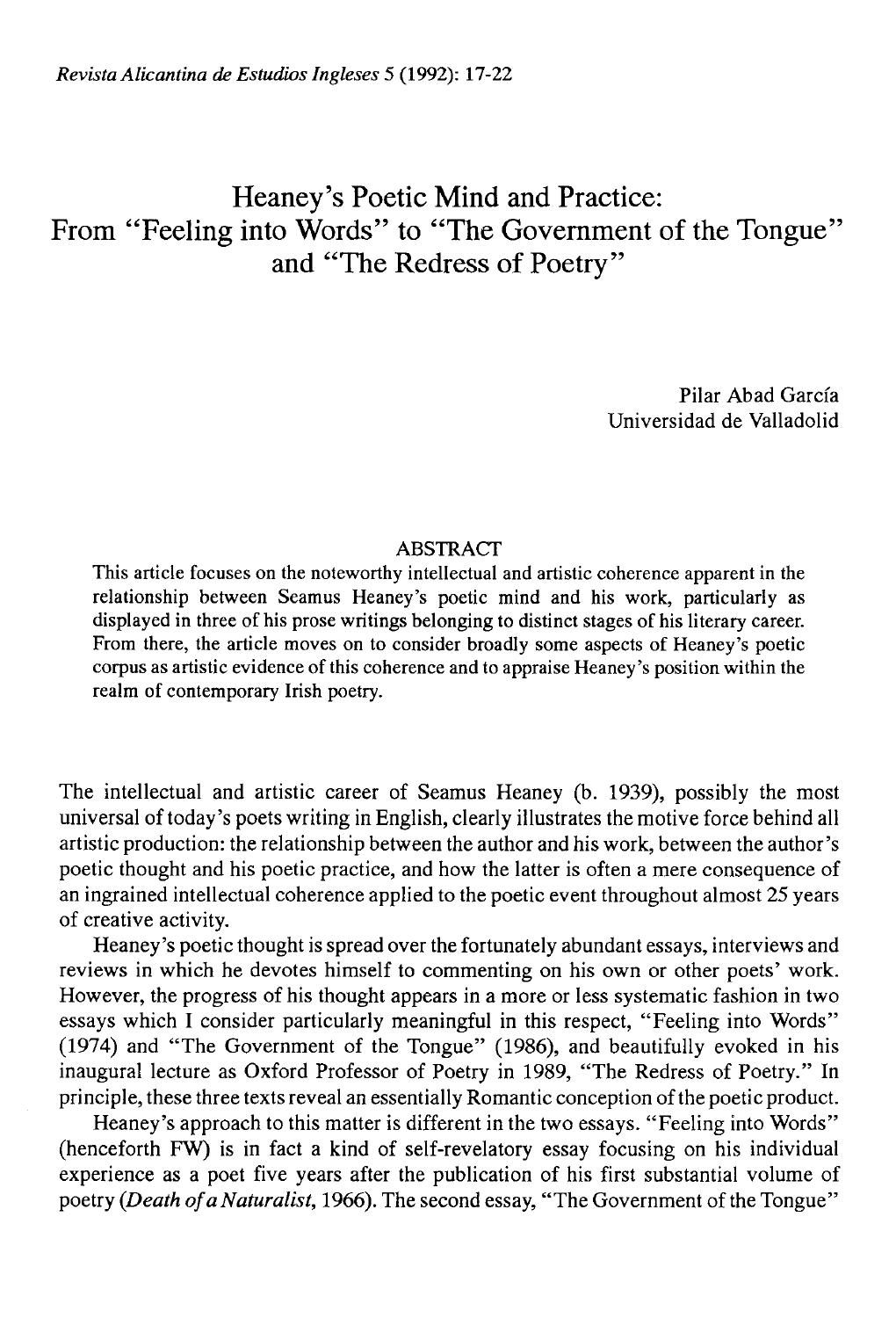(henceforth GT), contains a more abstract and complex approach, one which is, apparently, less individually concerned with the poetic phenomenon.

My assertions are based, firstly, on the different seminal stimuli evoked by the texts (Wordsworth in FW, and T.S. Eliot in GT) which trigger off Heaney's poetic reflection; and, secondly, on his treatment of the key concepts present in all processes of theorisation on the matter: the concepts of poetry, poet, and creative process. Yet the qualitative difference I have mentioned between the two essays does not prevent us from perceiving the singular intellectual and poetic coherence which they reveal.

This difference and this coherence are present even in the very titles of the texts. "Poetry" is in the earlier essay (FW) first and foremost, in the Wordsworthian manner, "feeling into words," and is then the expression of the visionary and self-revealing capacities of the poet as well as of the poet's privileged position as conveyor of culture, i.e., in Heaney's words, poetry is also "divination .. . revelation of the self to the self, restoration of the culture to itself" and the poems are "elements of continuity" (41). The second essay (GT) considers the same concept in Eliot's manner. "Poetry" is "the government of the tongue" and "tongue" an "objective correlative" (or a synecdoche) for several ideas: a) for the poet's general gift of utterance and the common devices of language; as such, according to Heaney, it "has been granted the right to govern" (92); b) for the power of poetic imagination (95); c) for the need to "hold" this gift of utterance ("Govern your tongue," 96), given that, in Heaney's view, some expressive ascetism or economy does not rule out the desirable epiphanic element which leads the poem to universality (101-07). The poem now "makes us feel" and, by so doing, "carries truth" (100). At the same time, these ideas converge, and qualify the poet's capacities we have mentioned.

The notion of poetry linking the essays is expressly stated in GT. Here Heaney asserts his view that "poetry" may be considered "useful" even in our agitated and chaotic modern world because it "verifies our singularity" (107) and functions not as a factor of distraction but of concentration for both poet and reader, so revealing again its "governing power" (108).

The notional proximity and formal distance between the texts in question appear again when we focus on the notion of "poet." In FW Heaney conceives of this figure in the Romantic fashion as a "vates," a seer and sage, a person who divines, reveals "the self to the self" and restores culture (41, 49), a person gifted with the ability to give form to the immaterial so that the latter may be perceived by the common reader. In GT Heaney, using the terminology of the Polish poet Anna Swir, provides the concept with more functional, modern and original names, viz. those of "antenna," or detector of the voices of the world, and "médium," mediator or bridge between his own subconscious and the collective subconscious (92; 107), whose power to a large extent depends on his ability to establish original relationships between the individual and reality (93).

Parallel to these different names and similar conceptualisations of "poet," FW proceeds to the idea of "poetic voice," which for Heaney, as well as for so many modern poets (and less modern, for instance G.M. Hopkins), must sound like "the poet's natural voice" because, in his opinion, "there is a connection between the core of a poet's speaking voice and the core of his poetic voice, between his original accent and his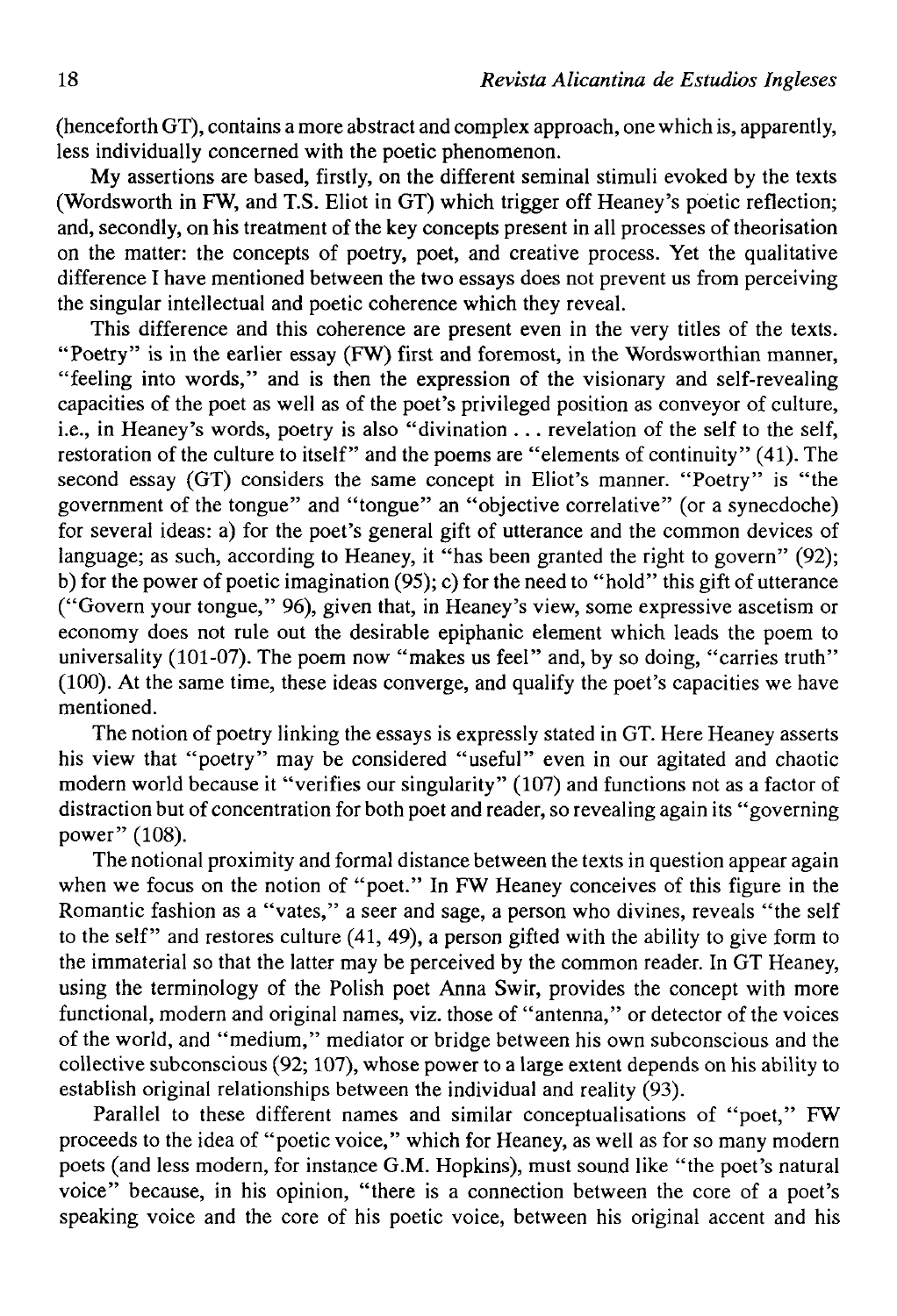discovered style" (43). In GT, on the other hand, Heaney enlarges on one of his favourite ideas, that of the never-to-be-relinquished necessity of ideological independence and freedom of speech on the poet's part (96-98), an idea also present in one of his latest prose works: "The truth is, the purer and more concentrated a poet's faculties and the more aligned within his sensibility the poles of politics and transcendence, then the simpler and more distinct will be something that we may cali the poetic DNA pattern" ("The Redress of Poetry":  $6$ ).

Less obvious are the differences between the two essays concerning Heaney's way of understanding the process of poetic creation, which are rather a consequence of secondary issues. First of all, Heaney states a similar, though differently formulated, conception of the origin of the poetic event and in both texts he reverts to the same authoritative voice to support his thesis, that of the poet Robert Frost (1874-1963).

In FW Heaney places the primeval source of one of his favourite early poems, "Digging," in the poet's subconscious, or "structure at the back of my mind" (42); whereas in GT this origin is associated by Heaney to his (and Anna Swir's) concept of poetic "inspiration" as a basically "psychosomatic phenomenon," not intellectual or rational, which only achieves its rationality after becoming a verbal entity, after finding its poetic *form* (92-94). That is, Heaney admits keeping in mind Frost's well-known definition of the "true poem" in his essay "The Figure a Poem Makes" (1939, the year of Heaney's birth): "It begins in delight and ends in wisdom . .. It begins in delight, it inclines to the impulse, it assumes direction with the first line laid down, it runs a course of lucky events, and ends in a clarification of life . . . in a momentary stay against confusión" (Barry: 126). By the way, this origin is lyrically simplified in his "Redress of Poetry": "Indeed I am still enough of a humanist to believe that poetry arises from the same source as that ideal future which Derek Mahon, in his poem 'The Sea in Winter,' envisages as follows: 'The ideal future/Shines out of our better nature'" (10).

Somewhat later on in GT Heaney leads us briefly to the question of poetic "intention" (99-100), whereas the development of his thought in FW enters into the realm of the method of materialising the poet's subconscious, or, rather, into the realm of what he calis poetic "technique" (47-51). As to his notion of authorial intention, Heaney is absolutely clear. Above all else, poetry "makes us feel," i.e. it must meet the requisites of Horace's "dulce" and Frost's "delight"; thus, poetry "carries truth" (GT: 99) and in so doing it combines the qualities that make it "utile" and enable to convey "wisdom" respectively. That is, for Heaney the concept of authorial intention in poetry blends feeling and truth, a view which he admits having taken from the Romantics (GT: 100); as Alan Robinson has said, "Heaney finds exemplary those poets who vindícate the *utile . . .* without betraying the *dulce"* (124).

Moving on to the next idea, in Heaney's view the materialisation of the poet's subconscious requires his mastery of what he calis "technique" (FW: 47). This mastery is not only the original, but also the material source of every poetic event (48). In this context Heaney looks back again to Frost, for whom every poem develops along the axis emotion-intellect-verbalization: "a poem begins as a lump in the throat, a homesickness, a love-sickness. It finds the thought and the thought finds the words" (49), and he devotes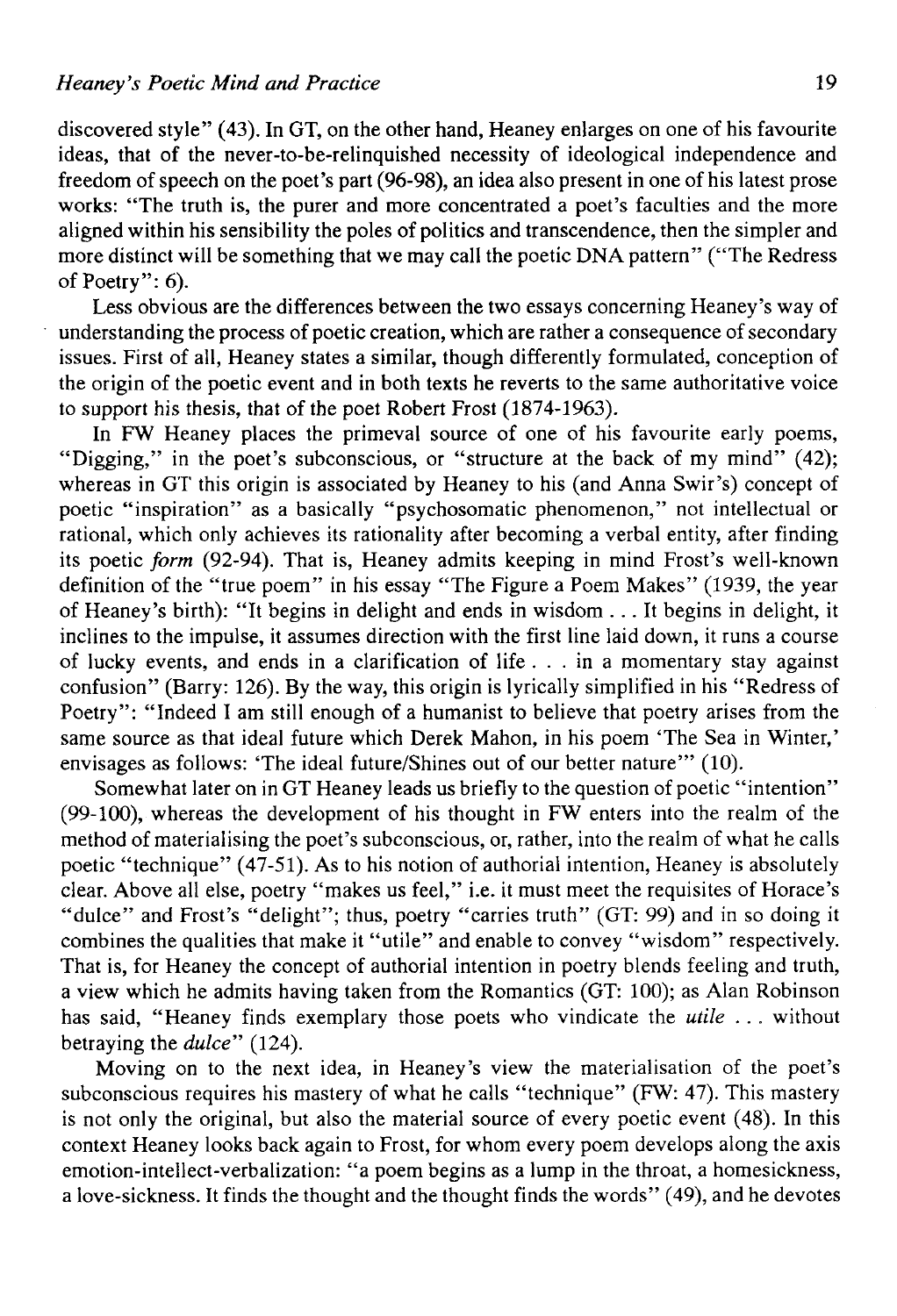a lengthy fragment in the same essay to explain to the reader his vast and many-sided concept of "technique," the clarity of which requires no further comment on my part:

Technique, as I would define it, involves not only a poet's way with words, his management of metre, rhythm and verbal texture; it involves also a definition of his stance towards life, a definition of his own reality. It involves the discovery of ways to go out of his normal cognitive bounds and raid the inarticulate: a dynamic alertness that mediates between the origins of feeling in memory and experience and the formal ploys that express these in a work of art." (FW: 47)

Heaney's concept of poetic "technique" transcends the merely stylistic level to which the term usually refers in practical criticism, to include also the notion of "Weltanschauung" as well as his skill in associating original emotion and poetic product:

Technique entails the watermarking of your essential patterns of perception, voice and thought into the touch and texture of your lines; it is that whole creative effort of the mind's and body's resources to bring the meaning of experience within the jurisdiction of form.  $(FW: 47)$ 

Consequently, as I have said before in different terms, for Heaney the poet's technical mastery (with the many-sided implications we have mentioned) turns out ultimately to be detonator, cause, and instrument of the poetic work.

Earlier on I referred to the noteworthy intellectual coherence in poetic matters between the two essays. I come back now to this point in order to highlight a new and recent piece of evidence of such coherence on Heaney's part that will allow me to approach schematically a considerable portion of his poetic output. The publication in 1990 of Heaney's latest poetic anthology, *New Selected Poems: 1966-1987,* prompted the author to write a review, in which the anthology, which is made up of poems selected by the author from the nine volumes embodying his poetic corpus up to that date, is considered "a poetic coming of age" *(P.B.S. Bulletin:* 7), given the 21 years which have elapsed between the first and last volumes of poetry included in the anthology. The review appeared in the *Poetry Book Society Bulletin* for the summer of 1990 (no. 145) and in it Heaney literally evokes the idea of "poetry" contained in FW, the earlier of the essays which I am dealing with here. As we have seen, poetry is for Heaney in this essay "feeling" into words .. . the revelation of the self to the self... the restoration of the culture to itself" (41), and he seems to be of the same opinión in 1990. In this recent review Heaney expresses "what has gone through the consciousness of the author of the poems" in such a way that, eventually, he practically repeats his previously formulated concept of poetry: "a rural Ulster childhood, a post-1947 Education Act. . . typical upwardly mobile transition from farmland to library-land, *a consequent effort to preserve the feel of things* in their names . . . an exercise of memory in the attempt to 'recover a past and prefigure *afuture"' (7,* my italics).

That is, in 1990 Heaney sticks to his Romantic idea of the poetic event ("feeling into words," "the feel of things in their names") as well as to his belief in the poet's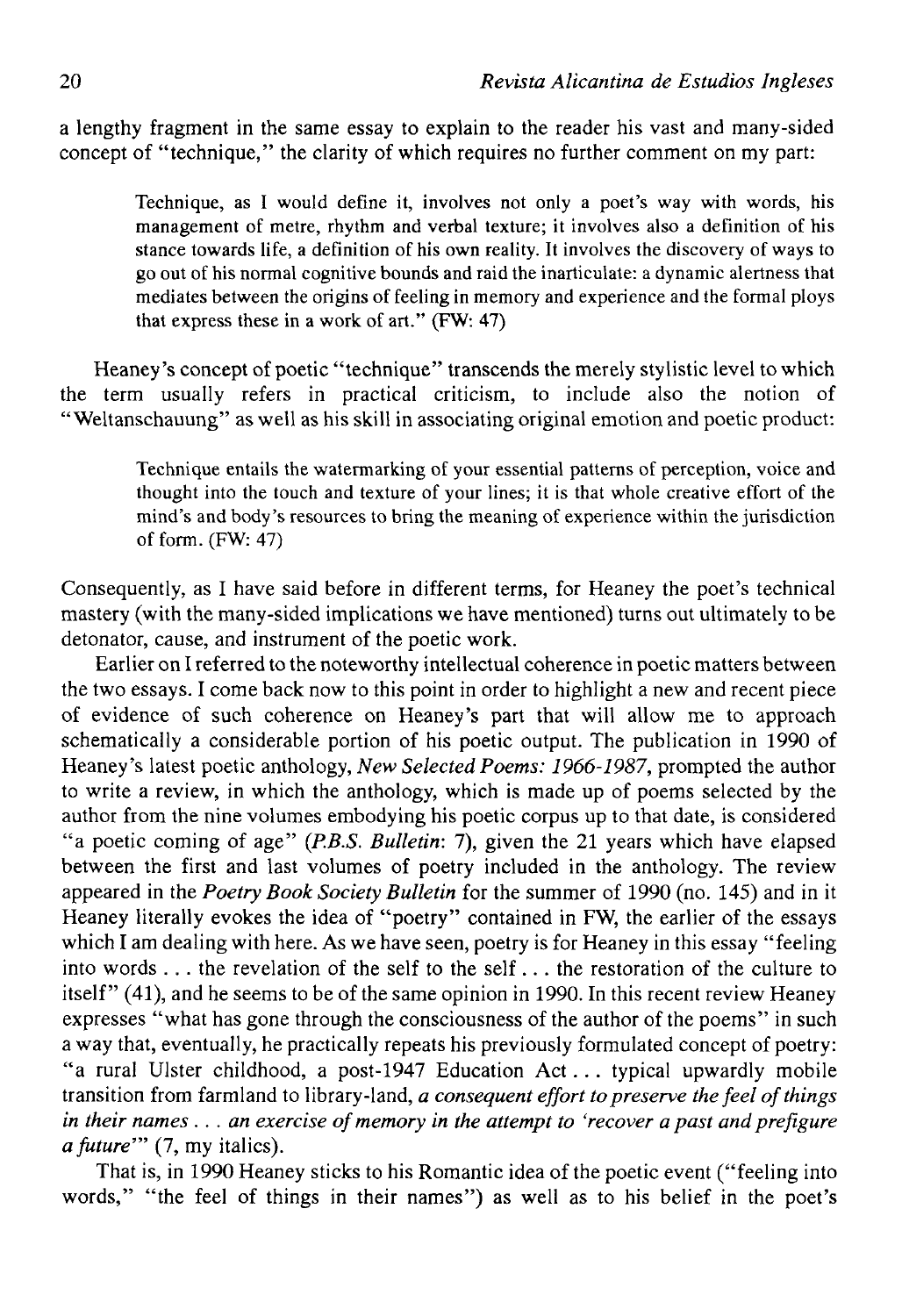self-revealing faculty and ability to pass on memory and culture to others. Some of Heaney's poetic output can be broadly, if superficially, explained in terms of these permanent poetic ideáis. In the first place, out of his concept of poetry as a means of revealing the poet's individual nature (GT: 107), as "revelation of the self to the self" (FW: 41), arises the greater part of the themes of his poetry, including those topics concerning the author's processes of growing psychological maturity as an individual and as a poet embodied in his personal roots, i.e. those of family, home, and religión, and his experience in the rural sphere in cióse contact with nature. Both these topics crop up quite regularly in the different volumes which constitute Heaney's poetic corpus up to *TheHaw Lantern* (1987), which has been considered "his most sophisticated quest for origins" (Robinson: 194).

Two other topics in this context give rise to the conflict between art and commitment with which, to a wide extent, Heaney's poetry is imbued: the poetic, i.e. his concern to find his own poetic voice, and the political, or his "public" voice. The poetic theme offers two possibilities in Heaney. Either it is dealt with as an expression of the conflict between art and commitment, as happens, occasionally, in *Death ofa Naturalist* (1966), in the second half of *North* (1975, "Exposure"), in *Sweeney Astray* (1984) and *Station Island* (1984) ("Station Island," "Sweeney Redivivus," "In the Beech," "An Artist"), as well as in the "parables" of *The Haw Lantern* ("From the Frontier of Writing," "Parable Island"); or the theme recurs as an issue in his poetic ideas (which I have broken down into the concepts of "poetry," "poet," and "creative process") as happens in the volumes *Death of a Naturalist* ("Digging," "Follower"), *Field Work* (1979) ("Glanmore Sonnets"), *Sweeney Astray* ("Sweeney in Connacht"), *Station Island,* and *The Haw Lantern*  ("Alphabets," "The Haw Lantern," "Hailstones").

The political theme is also considered by Heaney from the point of view of the tensión between art and commitment, with the poet oppressed by the idea of having neglected his aesthetic commitment in favour of the political, as well as by a certain feeling of isolation from his countrymen. These ideas recur, to some extent, in *Wintering Out* (1972) ("Bye-Child"), *North* ("Exposure"), *Field Work* ("Oysters," "Glanmore Sonnets"), and in *Station Island* (in the title-sequence, "Station Island"). Remembering the poet's self-revelation, we should also include in this first thematic group the occasional presence of the love-theme (the reciprocal kind), in *Death of a Naturalist* ("Honeymoon Flight") or in his famous "marriage sonnets" (nos. IV, VII, VIII, IX, and X of the "Glanmore Sonnets").

On the other hand, out of his view of poetry as a factor of cultural identity and continuity, past and future, ("restoration of the culture to itself" [FW: 41]; the "exercise of memory in the attempt to recover a past and pre-figure a future" *[PBSBulletin:* 7]) arise other no less relevant topics in Heaney's poetic universe: a) the anthropological-cultural theme, often associated with processes of recuperation or transmission of the Irish national identity, and present in *Door into the Dark* ( "Bogland"), *Wintering Out* ("Bog Oak," "Anahorish," "The Tollund Man"), *North* ("Bog Queen," "The Grauballe Man"), *Sweeney Astray* and *Station Island;* b) again, the political theme, no longer, as we have seen, as a determining element of the poet's inner conflict, but in its committed and public dimensión, as the author's stance towards the harsh Ulster question evident, almost